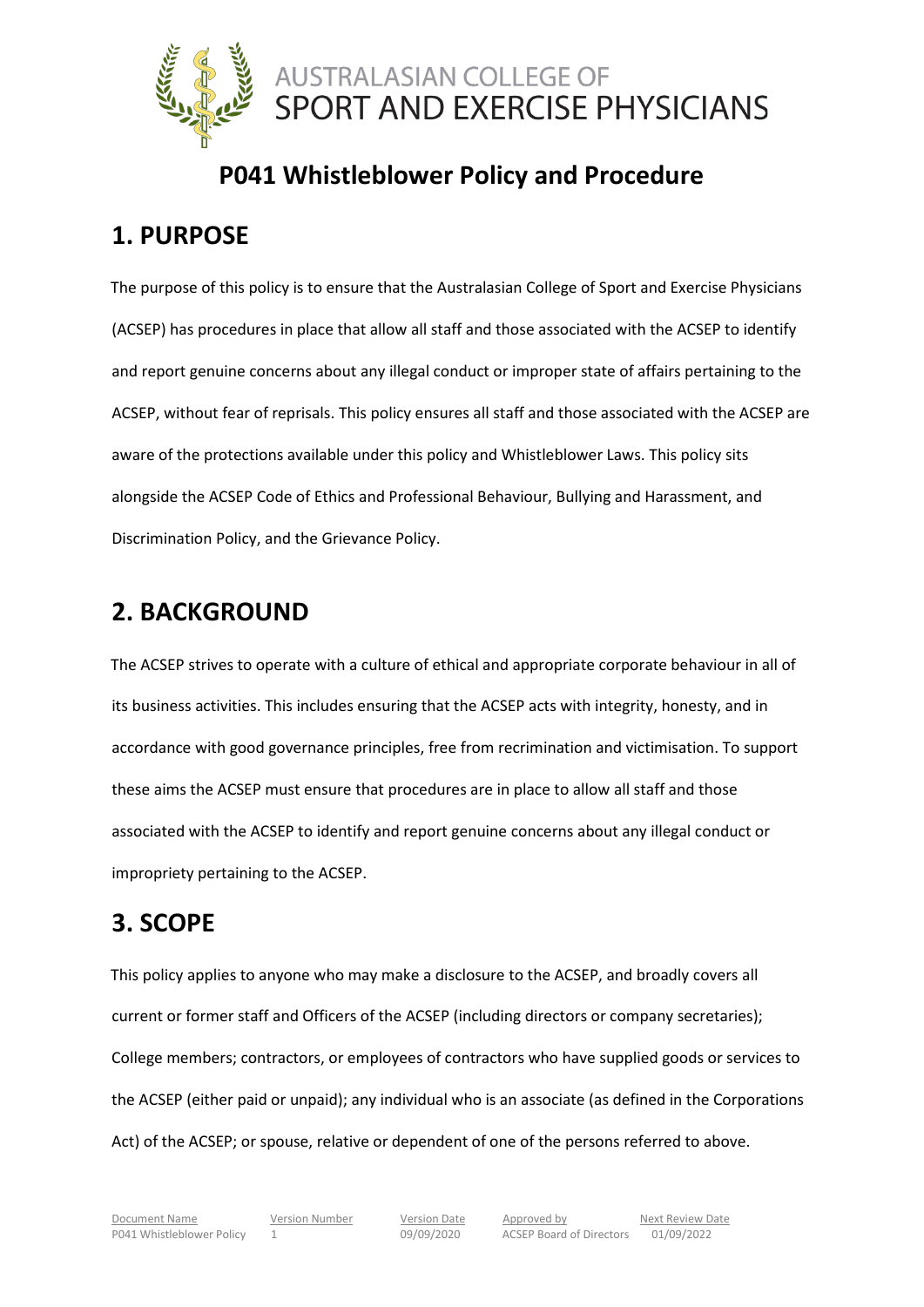

The policy is not intended to create any contractually binding obligation on the ACSEP and does not form part of any contract of employment or other contract for engagement with the ACSEP.

## **4. DEFINITIONS**

The following definitions apply for this Policy:

- a. College member refers to Registrar trainees, non-specialist trainees, specialist international medicine graduates undertaking College requirements for the purposes of obtaining specialist recognition in Australia or New Zealand, and any external person serving on any College entity.
- b. Discloser(s) refers to the persons eligible to make a reportable conduct disclosure protected by Whistleblower Laws as described in 6.1.
- c. Protected matter as described in 6.2 refers to any suspected or actual misconduct or impropriety or circumstances in relation to the ACSEP that the Whistleblower has reasonable grounds to suspect.
- d. Grounds mean that any reasonable person in the discloser's position would also suspect the information indicates misconduct or a breach of the law.
- e. Journalist includes journalists working for electronic services operated on a non-commercial basis by a body that provides a national broadcasting service.
- f. Officer(s) or Senior Manager(s) is a person who:
	- i. makes, or participates in making, decisions that affect the whole, or a substantial part, of the business of the ACSEP; or
	- ii. has the capacity to significantly affect the ACSEP financial standing.
- g. Recipient(s) refers to the persons eligible to receive disclosure protected by Whistleblower

Laws. These persons are identified in section 6.4.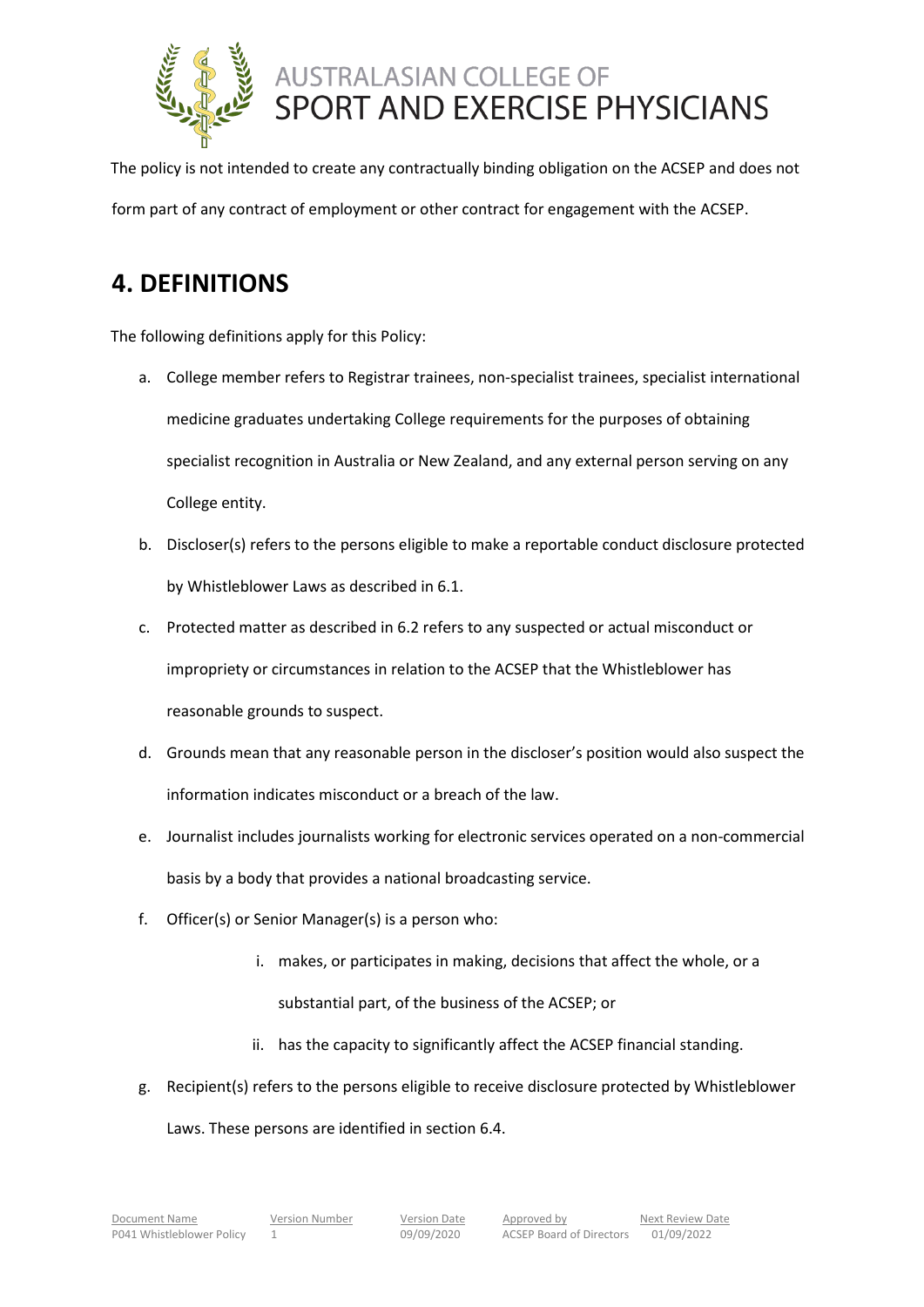

- h. Whistleblower Laws refers to the protections contained in Part 9.4AAA of the Corporations Act 2001 and Taxation Administration Act (TAA).
- i. Whistleblowing Officer of the ACSEP refers to the officer of the ACSEP who is responsible for receiving disclosures of wrongdoing and overseeing its investigation and resolution. These officer(s) are identified in section 6.4.

## **5. POLICY STATEMENT**

As a Specialist Medical College, the ACSEP is committed to providing a safe culture and environment which encourages disclosure of legitimate concerns free from victimisation and is committed to adhering to highest standards of integrity and legal and ethical behaviour.

## **6. POLICY**

## **1. Reportable Conduct**

- a. A reportable conduct disclosure is protected by Whistleblower Laws if:
	- i. The disclosure relates to Protected Matters, identified in section 6.2;
	- ii. The information is disclosed by an eligible Whistleblower, identified in section 6.3; and

iii. The disclosure is made to an eligible Recipient, identified in section 6.4. All the above three conditions must be satisfied for a disclosure to be protected by Whistleblower Laws.

## **2. Protected Matters**

- a. An individual may make a report under this policy if they have reasonable grounds to suspect that the ACSEP, its members or associates or staff or officers or senior managers of the ACSEP, have engaged in conduct that is:
	- i. A contravention of the Corporations Act 2001 (Cth).
	- ii. Conduct that constitutes an offence under any law of the Commonwealth that is punishable by imprisonment for a period of 12 months or more.
	- iii. Criminal activity.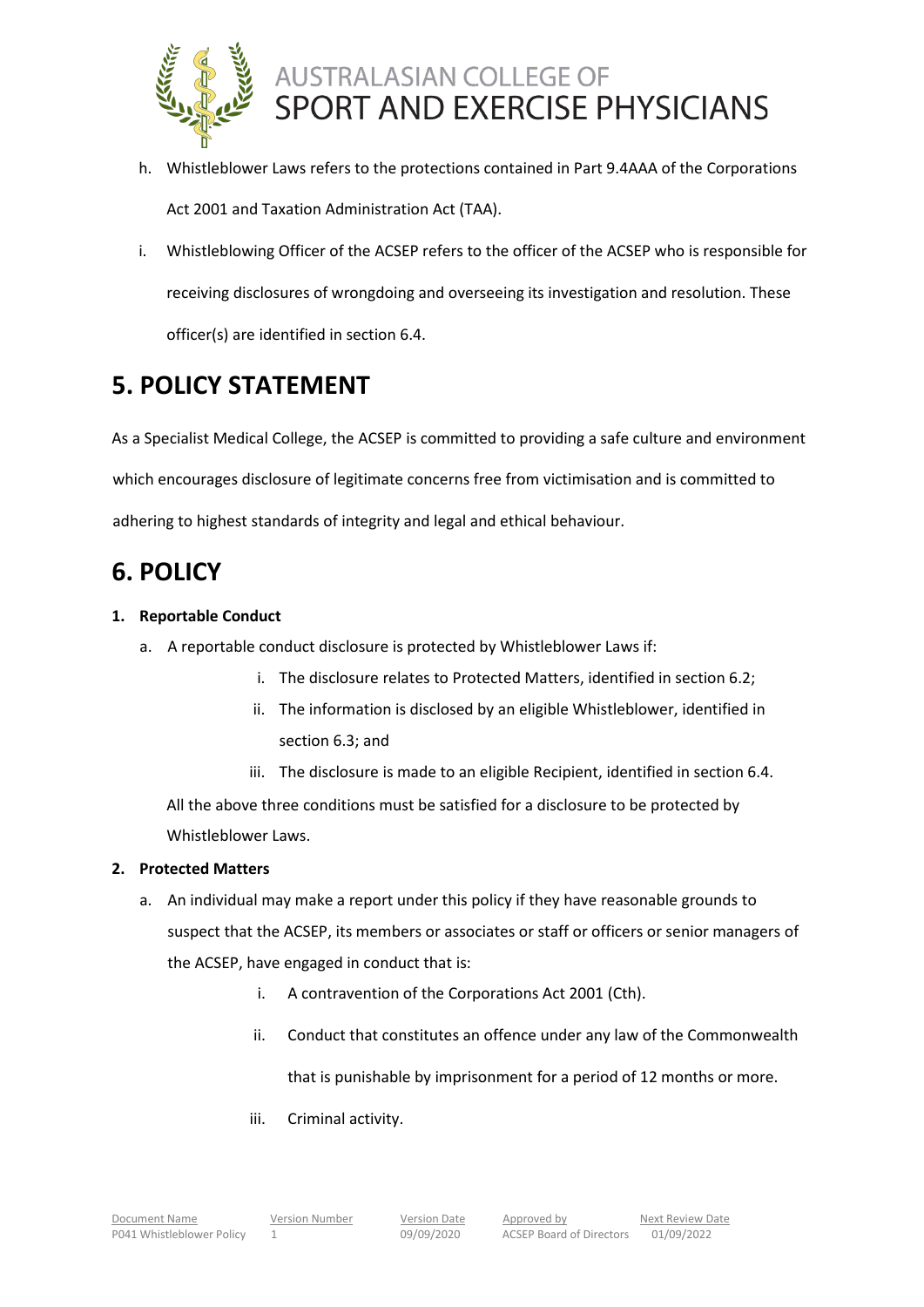

- iv. A wilful breach of the ACSEP Code of Ethics and Professional Behaviour or other policies.
- v. Financial and/or tax fraud or mismanagement.
- vi. Conduct that represents a danger to the public or the financial system.
- vii. Bribery or corruption.
- viii. Conduct likely to cause damage to the reputation of the ACSEP or its members or Office Bearers.
	- ix. Likely to cause serious financial or non-financial loss to the ACSEP
	- x. Conduct otherwise detrimental to the ACSEP's interests.
- b. Personal work-related grievances excluded; The disclosure of information related to a personal work-related grievance is excluded by Whistleblower Laws and is not dealt with by this Policy. Examples of personal work-related grievances include interpersonal conflicts between staff; decisions regarding engaging, transferring or promoting a staff member; decisions to discipline a staff member; or decisions to suspend or terminate the engagement of a staff member.

### **3. Eligible Whistleblowers**

- a. Each of the following individual is an eligible Whistleblower if the individual is, or has been any of the following:
	- i. Staff of the ACSEP;
	- ii. Officer of the ACSEP (includes director or company secretary);
	- iii. A College member
	- iv. Contractor, or an employee of a contractor, who has supplied goods or services to the ACSEP (either paid or unpaid);
	- v. Individual who is an associate (as defined in the Corporations Act) of the ACSEP; or Spouse, relative or dependant of one of the people referred to above.

Protected matter disclosures can also be made anonymously.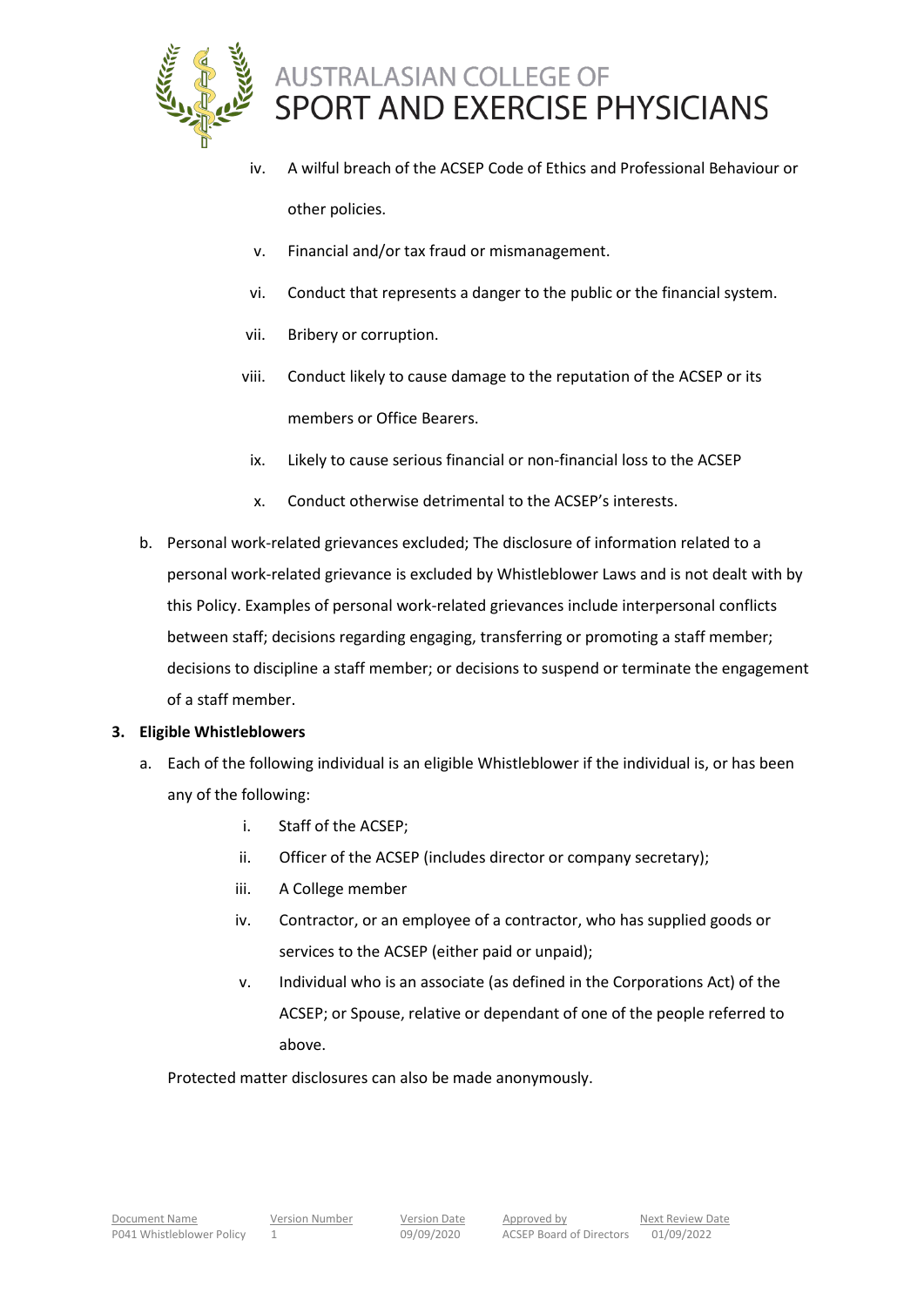

### **4. Eligible Recipients**

- a. If you become aware of reportable conduct, the ACSEP provides the channels to report the matter:
- b. Internal Reporting; For the purposes of this Policy the disclosure of a protected matter may be made to the Whistleblowing Officer as listed:

Chief Executive Officer (CEO)

(03) 9654 7672

Kate Simkovic

k.simkovic@acsep.org.au

or an officer or senior manager of the ACSEP.

- c. External Reporting
	- i. Australian Securities and Investments Commission (ASIC) or Australian Prudential Regulation Authority (APRA); or any Commonwealth authority prescribed in relation to the company.
	- ii. A legal practitioner for the purposes of obtaining legal advice or representation in relation to Whistleblower Laws; and/or
	- iii. an auditor or member of an audit team conducting an audit on the ACSEP.
- d. If no action is taken after 90 days, and the Whistleblower does not have reasonable grounds to believe that action is being or has been taken to address the matters to which the first disclosure related, they can make a "public interest disclosure" or an "emergency disclosure" to a Member of Parliament or a journalist:
	- i. where the Whistleblower having reasonable grounds to believe the information disclosed concerns a substantial and imminent danger to the health or safety of one or more persons, or the natural environment;
	- ii. the Whistleblower has given written notification to the authority that they intend to make a public interest disclosure;
	- iii. the extent of the information disclosed is no greater than necessary to inform the recipient of the misconduct or impropriety to which the first disclosure related.

### **5. Protection to the Whistleblower**

a. Confidentiality; Subject to compliance with legal requirements under Whistleblower Laws, upon receiving a disclosure of reportable conduct under this policy, the ACSEP will only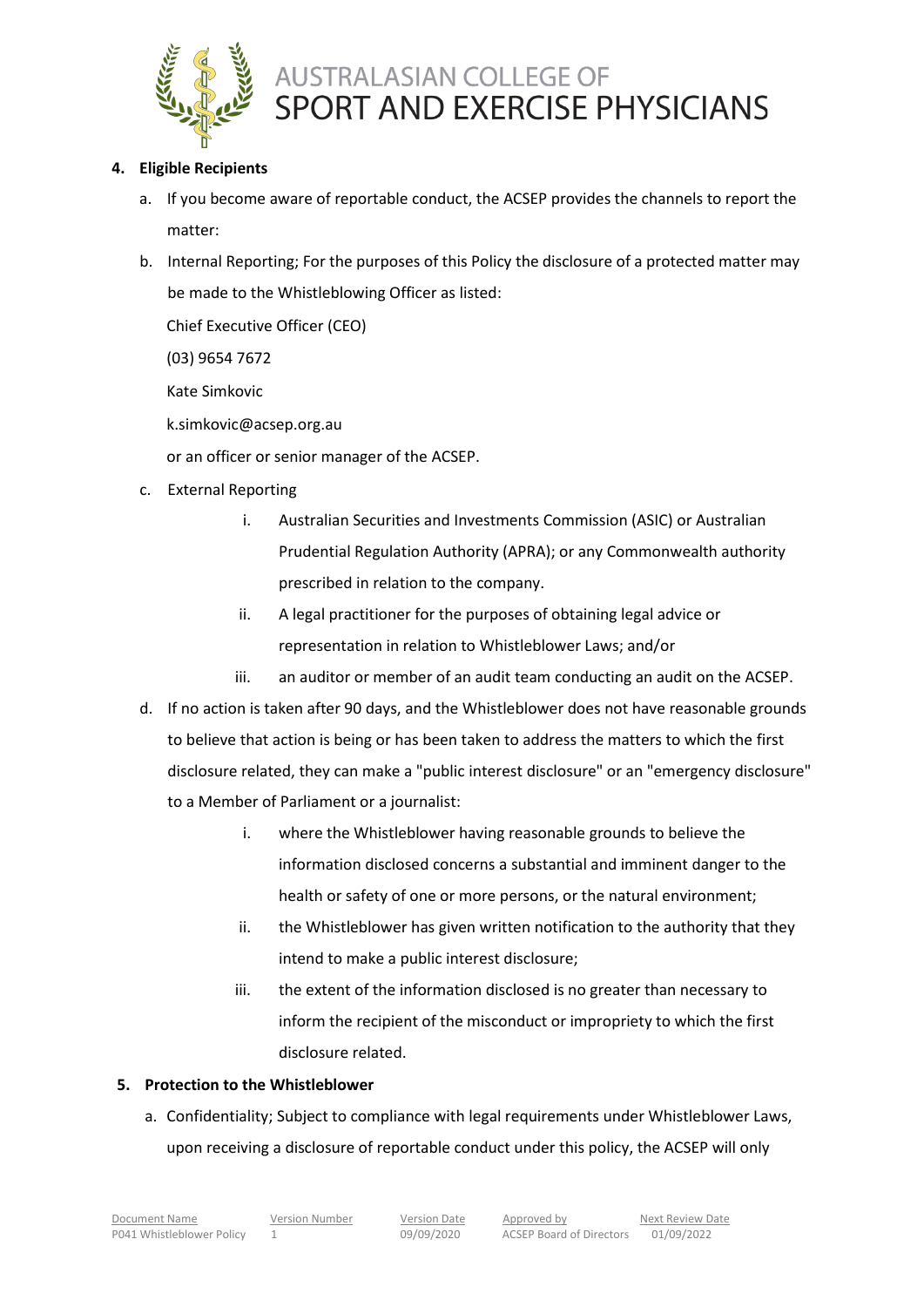

share the identity of a Discloser or disclosing information that is likely to lead to the identification of the Discloser if:

- i. The Discloser consents;
- ii. The matter is reported to ASIC, APRA, the Tax Commissioner or the Australian Federal Police (AFP); or
- iii. The matter is raised with a legal practitioner for the purposes of obtaining legal advice or representation.
- b. The ACSEP may also disclose the existence of the Protected Matters (without disclosing the identity of the Discloser) to the extent necessary for the matters to be investigated, provided all reasonable steps are taken to reduce the risk that the Discloser's identity can be discovered.
- c. Any disclosures of discloser's identity or information likely to reveal his/her identity will be made on a strictly confidential basis.
- d. Victimisation Prohibited; Whistleblower Laws prohibit any person or the ACSEP from:
	- i. Engaging in any conduct that causes detriment to any person because that person (or another person) made a disclosure about a Protected Matter pursuant to Whistleblower Laws; or
	- ii. Carrying out any threats to cause detriment to any person (whether express or implied threats) because that person (or another person) made a disclosure about a Protected Matter pursuant to Whistleblower Laws.
- e. Detrimental treatment includes dismissal, harassment, discrimination and disadvantages in employment, physical and psychological harm.
- f. Where a person or company engages in breaches of these protections, significant fines apply and persons who are adversely affected may obtain compensation orders from a Court in relation to any detriment caused.
- g. Persons who have their contracts terminated in contravention of these protections may also have their contracts reinstated by a Court.
- h. If a Discloser is subjected to detrimental treatment because of making a report under this policy they should inform the Whistleblowing Officer, officer or senior manager in accordance with Section 6.4.b of this policy.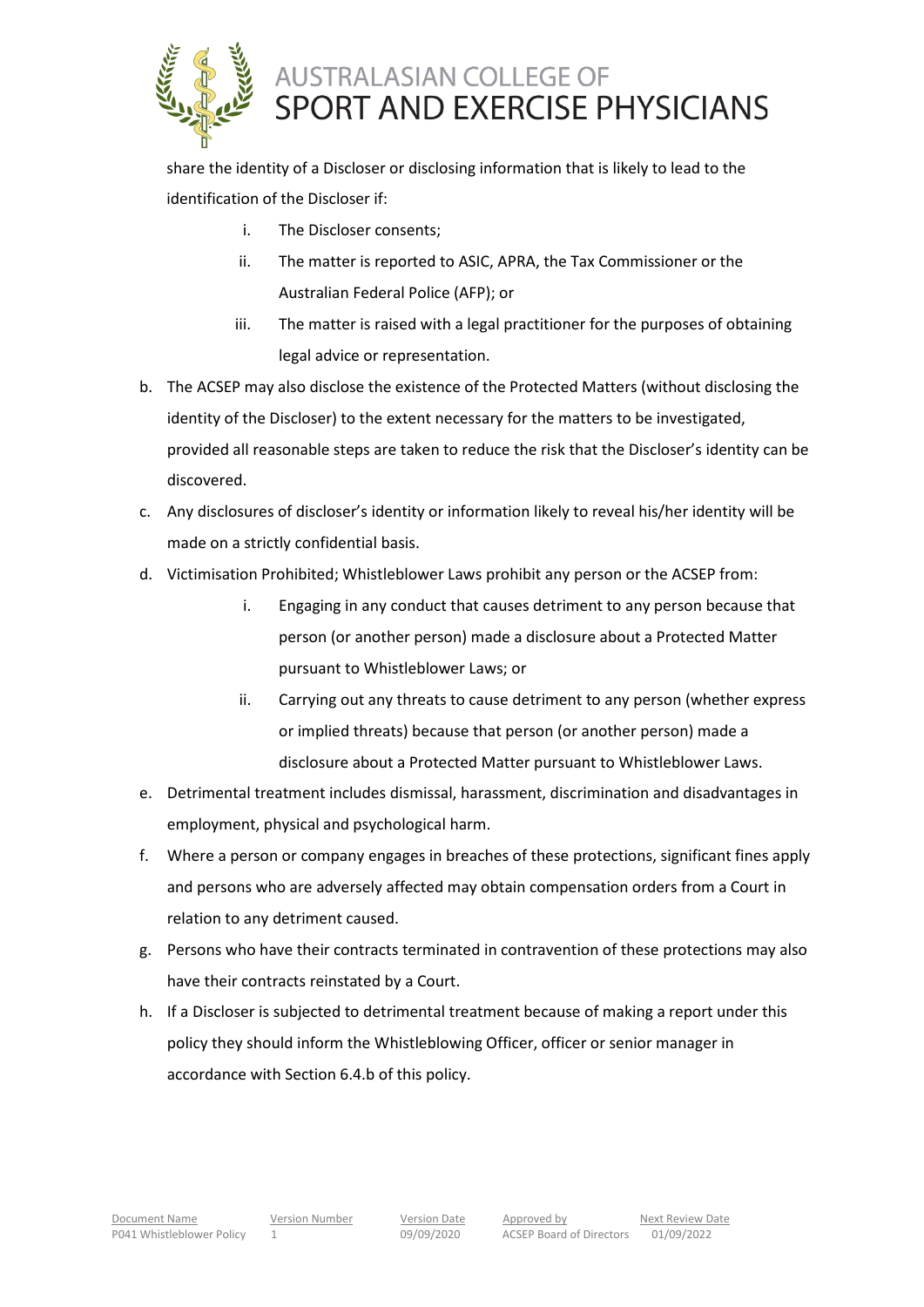

- i. Protections under Corporations Act; Subject to compliance with conditions prescribed for disclosures qualifying for protections under the Corporations Act, the following protections are given to Whistleblowers:
	- i. If a Discloser makes a disclosure protected by Whistleblower Laws, the Discloser cannot be subject to any civil or criminal liability for making the disclosure and cannot be subject to any contractual breach or other civil claim based on the disclosure;
	- ii. No contract of employment or contract for services can be terminated on the basis that a protected disclosure constitutes a breach of contract;
	- iii. Whistleblowers are provided with immunity so that the information they disclose will not be admissible in evidence against them;
	- iv. Protections for Whistleblowers against victimisation/retaliation; a Whistleblower's identity cannot be disclosed to a Court or tribunal except where considered necessary; and penalties in relation to victimisation and breaches of the confidentiality obligation have been significantly increased.
- j. Protections under Taxation Administration Act; Subject to compliance with conditions prescribed for disclosures qualifying for protections under the Taxation Administration Act, the following protections are given to the Whistleblower:
	- i. A Whistleblower's identity cannot be disclosed to a Court or tribunal except where considered necessary;
	- ii. Substance of the report cannot be disclosed without the Whistleblower's consent, to anyone except the Commissioner of Taxation, the AFP or a lawyer for obtaining legal advice or representation in relation to the report;
	- iii. The Whistleblower is immune from any civil, criminal or administrative legal action (including disciplinary action) for making the disclosure;
	- iv. No contractual or other remedies may be enforced, and no contractual or other right may be exercised, against the Whistleblower for making the report;
	- v. The reported conduct is not admissible against the Whistleblower in criminal proceedings or in proceedings for the imposition of a penalty, except proceedings in respect of the falsity of the information;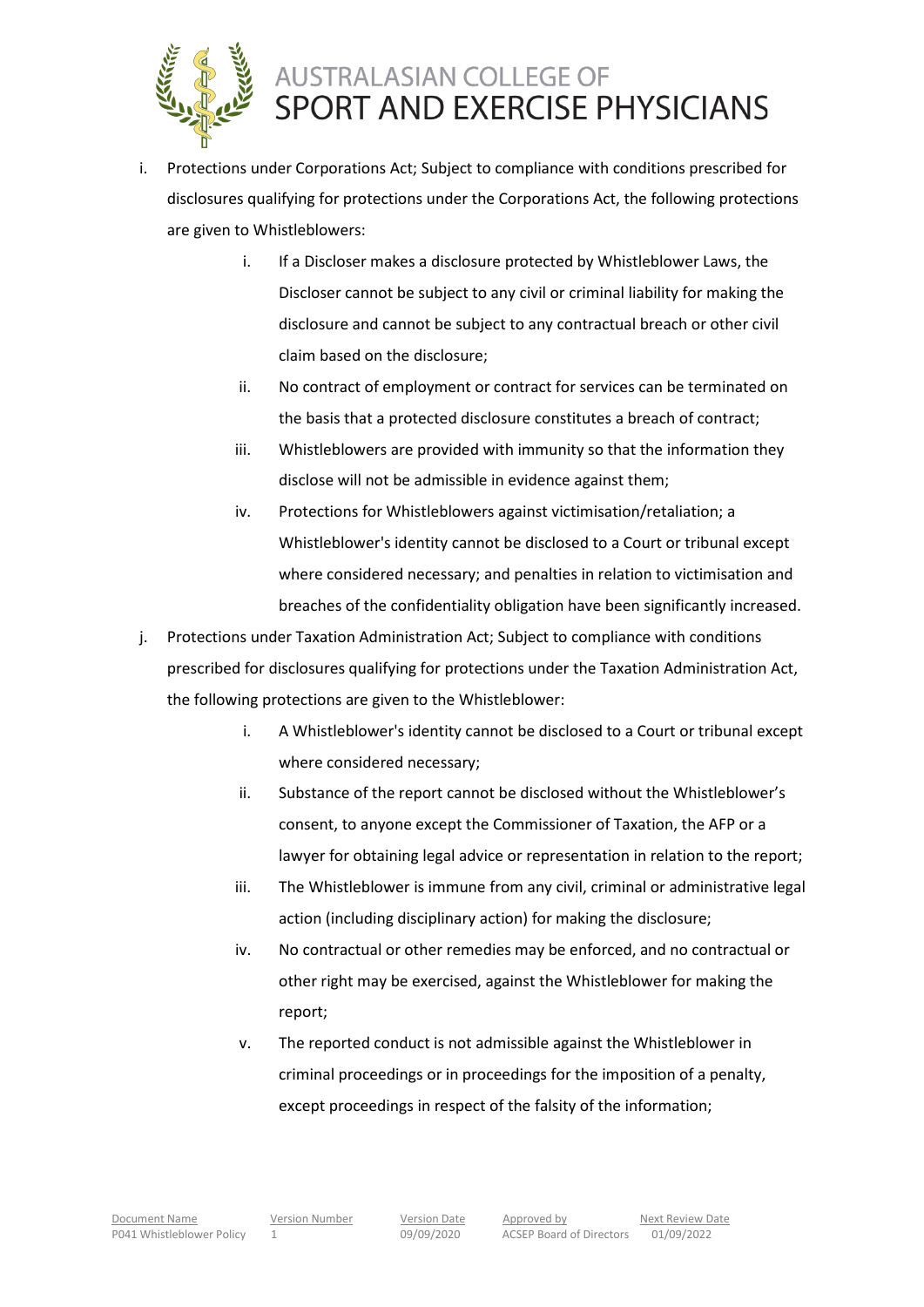

- vi. Unless the Whistleblower has acted unreasonably, a Whistleblower cannot be ordered to pay costs in any legal proceedings in relation to a report; and
- vii. Anyone who causes or threatens to cause detriment to a Whistleblower or another person in the belief or suspicion that a report has been made, or may have been made, proposes to or could be made, may be guilty of an offence and liable to pay damages.

## **7. PROCEDURE**

## **1. Making a report**

- a. When a person becomes aware of any suspected or actual improper conduct, they may make a report. In the first instance, the CEO (the Whistleblowing Officer) or an officer or senior manager of the ACSEP shall receive any reports of alleged wrongdoing. If the allegations involve the CEO, the matter in this instance should be referred to the President. Additionally, in New Zealand, individuals may instead report alleged wrongdoing to an Appropriate Authority if they believe on reasonable grounds:
	- i. That the CEO is or may be involved in the serious wrongdoing; or
	- ii. Immediate disclosure to an Appropriate Authority (as defined within the New Zealand Protected Disclosures Act 2000) is justified because of the urgency of the matter to which the disclosure relates, or some other exceptional circumstances; or
	- iii. Disclosure has already been made to the ACSEP, but there has been no action or recommended action within 20 working days.
- b. For workplace grievances, ACSEP staff should report these instances in accordance with the ACSEP Grievance Policy and Procedure.
- c. It is appropriate to make a Whistleblower report when the disclosure relates to conduct that is described in section 6.2.
- d. A Whistleblower who believes they, or their family, has been victimised, as described in 5.d, by reason of their status as a Whistleblower, should immediately report the same to the CEO.
- e. Any employee who is found to have dismissed, demoted, harassed, or discriminated against a Whistleblower by reason of their status as a Whistleblower, may be subjected to disciplinary measures, including summary dismissal.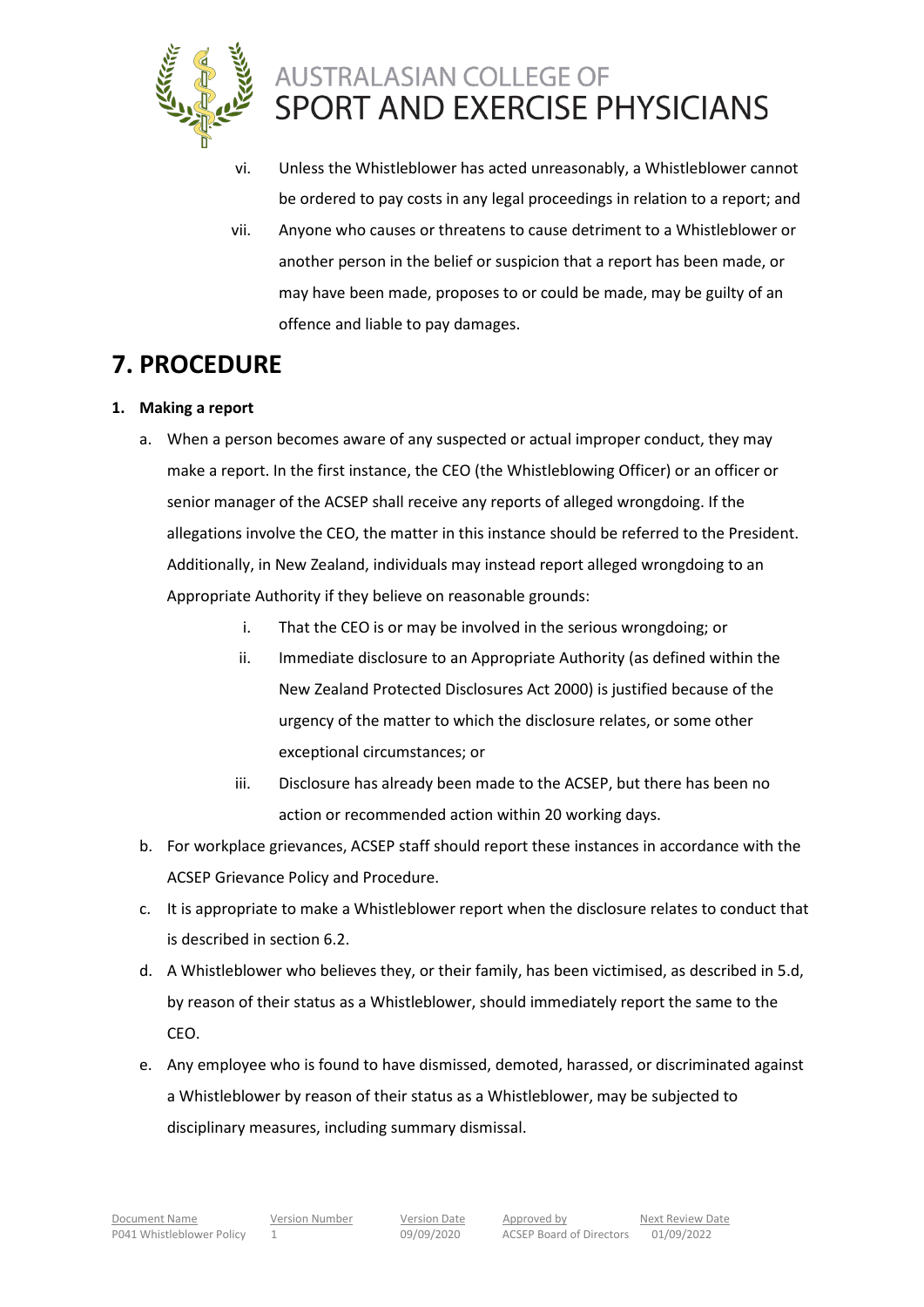

- f. A Whistleblower who has been involved in the reportable conduct may still be provided with immunity by the ACSEP or by any disciplinary proceedings, by agreement with the ACSEP. The ACSEP, however, has no power to provide immunity from criminal prosecution in Australia.
- g. In New Zealand, ACSEP employees who make a report of a protected matter (as described in section 6.2) are immune from any civil or criminal proceeding or to a disciplinary proceeding for having made that disclosure.

### **2. Protection from Retaliation**

- a. The ACSEP will not tolerate any retaliation against a person because the person has made a report under this policy and the ACSEP is committed to protecting and respecting the rights of a person who reports any wrongdoing in good faith.
- b. The person (or entity) must not be disadvantaged or victimised for having made the report by:
	- i. dismissal or termination of services or supply;
	- ii. demotion; or
	- iii. any form of discrimination or harassment, current or future bias or threats of any kind.

Any such retaliatory action or victimisation due to whistleblowing will be treated seriously and may be considered serious misconduct resulting in disciplinary action, which may include termination of employment or of the ACSEP membership.

c. Note that where a Whistleblower makes a disclosure in accordance with this policy, it will not prevent management from taking any reasonable management action, carried out in a reasonable manner, to manage the conduct and/or performance of ACSEP staff, where this is warranted.

#### **3. Investigation Process**

- a. All reports of alleged or suspected wrongdoing received will be initially assessed as to the seriousness of the report. Factors relating to the seriousness may include, but are not limited to:
	- i. the gravity of the conduct itself;
	- ii. the context in which the conduct occurred;
	- iii. the extent of the potential or actual consequence/s; or
	- iv. the potential to expose systematic wrongdoing beyond the allegation made.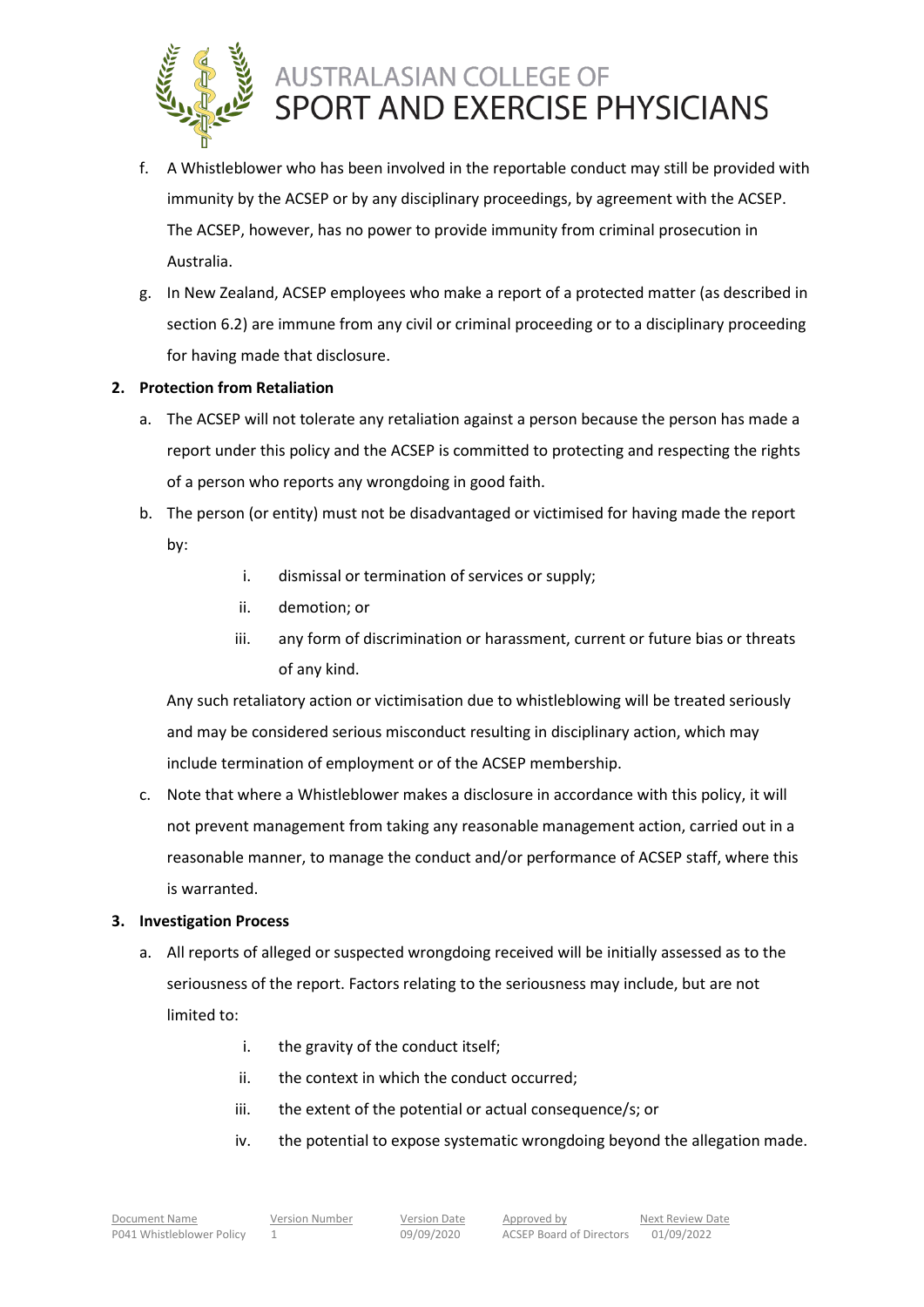

- b. On receipt of a report, the ACSEP has the discretion to determine whether it is appropriate to investigate. The ACSEP may decide not to investigate a report if it is considered that:
	- i. the alleged conduct is not reportable conduct under this policy;
	- ii. the report is not made in good faith or is frivolous, vexatious or malicious;
	- iii. the report is made anonymously and there is insufficient information to undertake an investigation.

## **4. Conduct of Investigation**

- a. An investigation will generally be conducted if the matter is deemed to be serious. However, the investigation process will vary, depending on the nature of the report and the amount of information provided.
- b. In some cases, an external investigator may be appointed to conduct the investigation. Terms of reference for any external investigation may be developed to provide guidance. The investigator will be able to consult with any other external expert advisers as considered necessary.
- c. All investigations will be conducted in a fair, independent and timely manner that affords procedural fairness to all involved.
- d. If the reported matter involves an allegation of a criminal nature, the matter may be referred directly to the ACSEP solicitor and/or appropriate authorities. If the matter is deemed to be of a minor nature, ACSEP regulations, policies and the Constitution shall be used to address the issue.

### **5. False Reporting**

- a. Anyone making a report must act in good faith and have reasonable grounds for believing the information disclosed constitutes reportable conduct as stated in 6.1.
- b. If it is found that a Whistleblower has knowingly made a false or vexatious report or not made a report in good faith, then that conduct itself will be considered a serious matter and may lead to disciplinary action, including termination of employment or ACSEP membership.

### **6. Reporting of findings**

- a. On completion of an investigation, a written report of the findings will be provided by the Investigator/s to the Board.
- b. The report should summarise the conduct of the investigation and the evidence collected and should detail any conclusions drawn, as well as making recommendation/s for response by the College.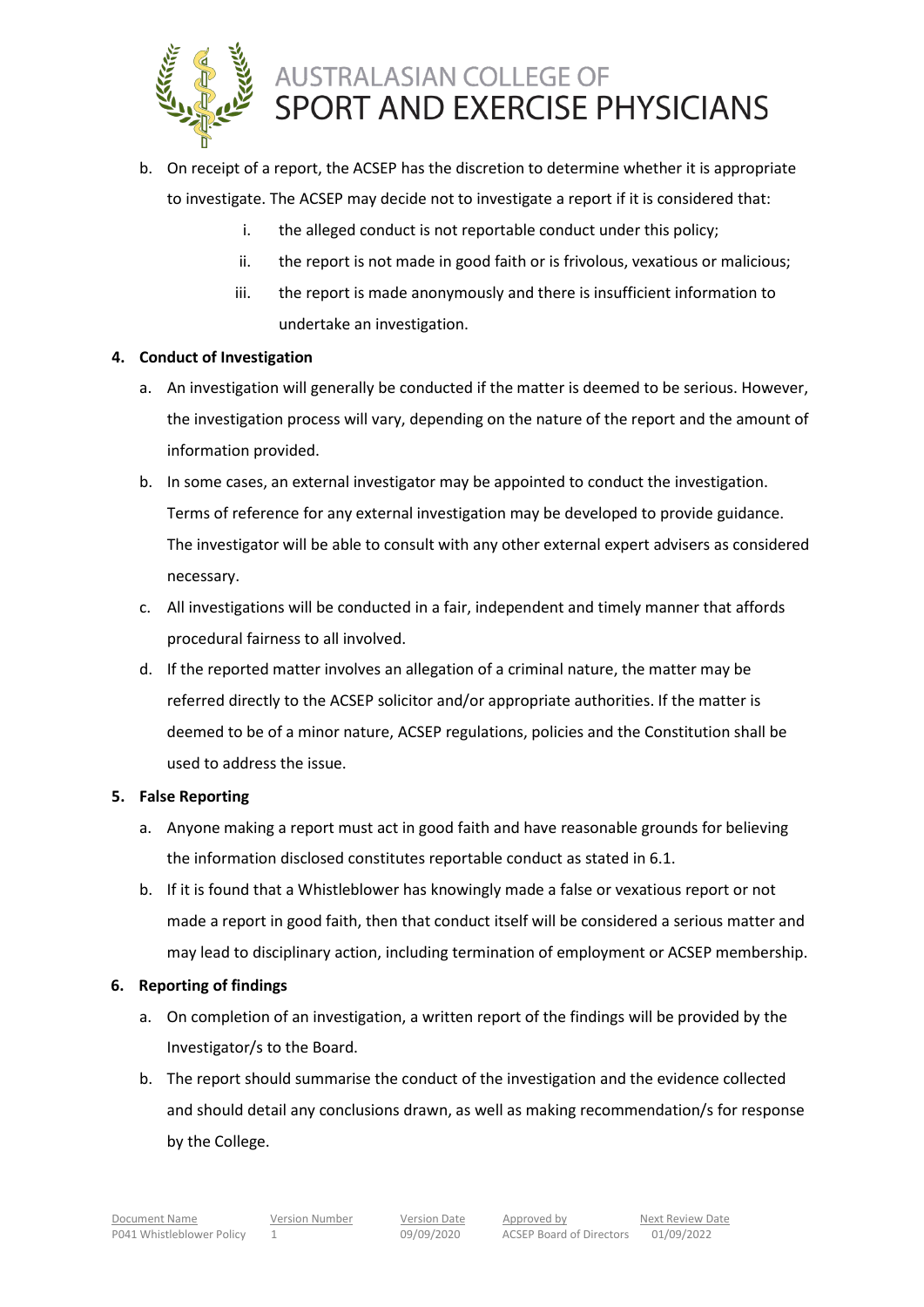

- c. If any wrongdoing has been found to have occurred, the Board will take appropriate action, either on an internal basis or refer the matter to an appropriate external body.
- d. The College will also take reasonable steps to review policies and processes to prevent the conduct, which is the subject of the report, continuing or occurring in the future.
- e. Where applicable, the Board may provide feedback to the person who made the initial report regarding the progress of the investigation and/or the outcome.

## **7. Access to this Policy**

- a. This policy will be made available to all individuals wishing to use it by the following means:
	- i. The ACSEP will implement training for 'eligible recipients', to ensure that Whistleblower disclosures are recognised and dealt with confidentially and sensitively and ensure that Whistleblowers are not subjected to detrimental conduct;
	- ii. The policy will also form part of the induction program for all new staff;
	- iii. The policy will be made available on the ACSEP intranet and website and in such other ways as will ensure the policy is available to individuals wishing to use it; and
	- iv. The policy will be communicated to all staff and officers by way of email. Staff will be instructed to make a report under this policy when they become aware of actual or suspect Reportable Conduct.

### **8. Breaches of this Policy**

- a. All staff and contractors of the ACSEP are required to comply with this policy at all times as well as with Whistleblower Laws.
- b. Non-compliance with this policy or Whistleblower Laws may result in disciplinary action up to and including termination of employment or termination of a contractor's services.

## **8. RELEVANT LEGISLATION**

Corporations Act 2001 (Australia)

Protected Disclosures Act 2000 (New Zealand)

## **9. KEY RELATED DOCUMENTS**

P001 Bullying, Harassment and Discrimination Policy

P015 Code of Ethics and Professional Behaviour

P002 Grievance Policy and Procedure